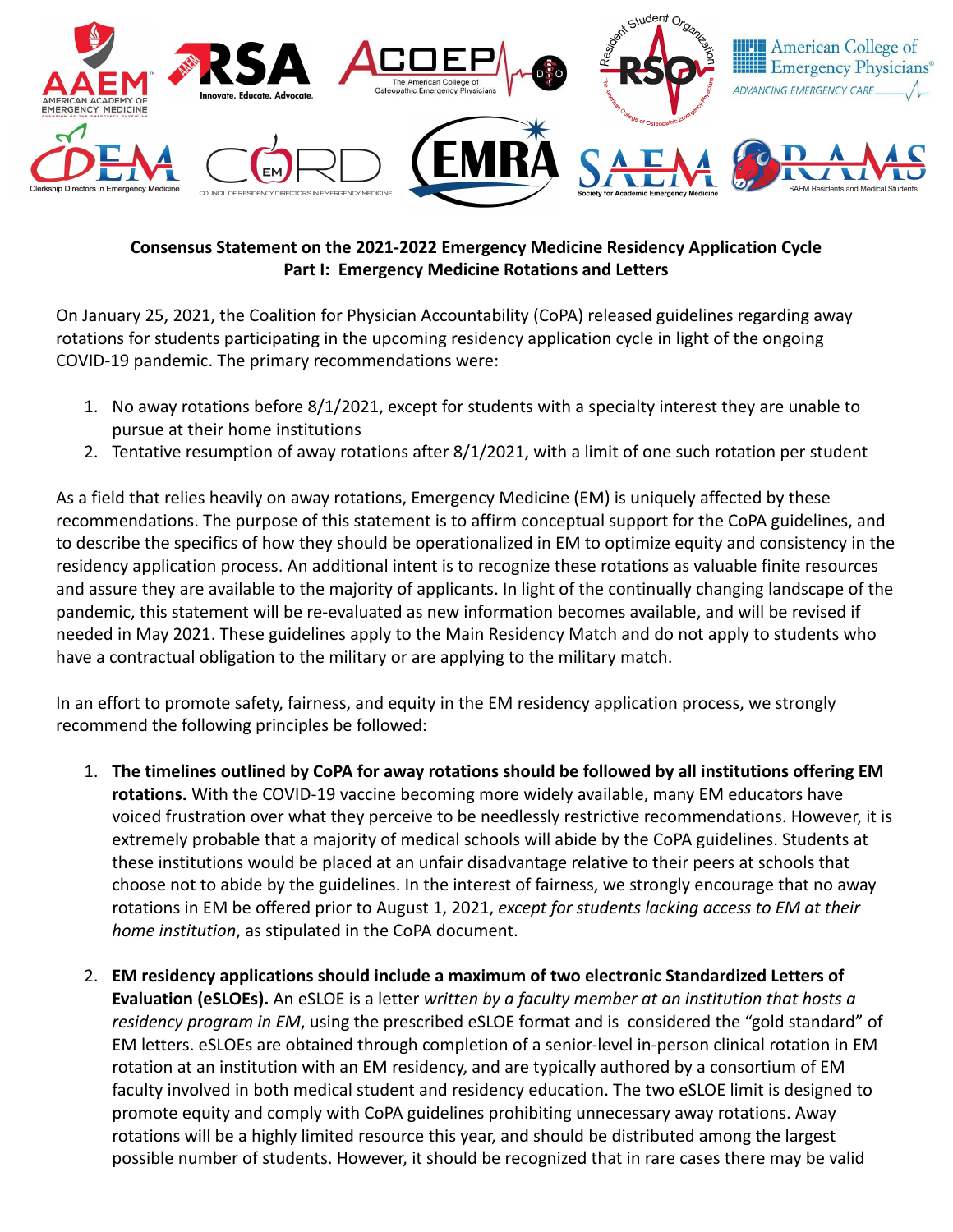reasons why students may have more than two eSLOEs. When this is the case, the reason for the anomaly should be clearly explained in the student's residency application.

- 3. **The mechanism by which students receive their two eSLOEs will vary according to individual circumstances.** Most students will receive one eSLOE from a "home" EM rotation at their own institution, and a second eSLOE from an away rotation completed after August 1, 2021 in accordance with CoPA guidelines. However, some medical schools are affiliated with multiple EM residency programs, in which case students may have two home eSLOEs, with one coming from each program site. Some medical schools are not affiliated with any EM residency programs, in which case students may have two away eSLOEs, as a home eSLOE is not an option for them.
- 4. **Students without access to an EM rotation at their home institution should be considered and prioritized for these limited away rotation spots.** These students have been particularly disadvantaged by the pandemic, as they *must* do away rotations in order to complete their residency applications. Away rotation applications from students should clearly and honestly describe whether they have access to a home rotation. We encourage EM clerkship directors to be mindful of the supply and demand for rotations to ensure equitable allocation of available spots, and to consider the student's need for an EM rotation in addition to their qualifications and competitiveness. *It should be noted that students without home EM rotations are permitted to complete rotations prior to August 1, 2021 as stipulated in the CoPA guidelines.*
- 5. **We strongly encourage EM leaders to forge partnerships with medical schools in their regions that do not host EM residency programs, with the goal of providing a "home" for students who would otherwise lack access to home rotations.** This will require active advocacy on the part of EM educators, who may need to seek out contacts at other local institutions and negotiate with their own leadership to accommodate these students.
- 6. **Away rotations should not be required or expected for this application year for students with access to a "home" rotation.** It is likely that there will be some students who are not able to complete away rotations, as the time frame for these rotations is very short, and COVID-related travel restrictions vary by state and region. Program directors should view applications with single eSLOEs as being *complete*, and should consider them equivalent to applications with 2 eSLOEs. Program directors should also recognize that the August 1 start date for away rotations means that students may be completing these rotations late, and thus submitting eSLOEs after the traditional deadline. Program directors are encouraged to consider these late eSLOEs in their application review process to the greatest extent possible. As second eSLOEs often provide critical information about students' growth over time, these letters may strengthen the residency application and provide a competitive advantage over students who have only one eSLOE. It is therefore essential for the EM education community to consciously consider the inequities faced by students in accessing away rotations, and recognize that requiring away rotations has the potential to exacerbate these inequities.
- 7. **The intent of these recommendations is to assure they are available to the majority of applicants.** We will monitor rotation capacity closely, and modify these recommendations if rotation supply and demand do not align as expected.
- 8. **Vaccination status should not be used as a determinant of rotation eligibility.** Student access to vaccination varies considerably both regionally and by institution. In addition, students may have